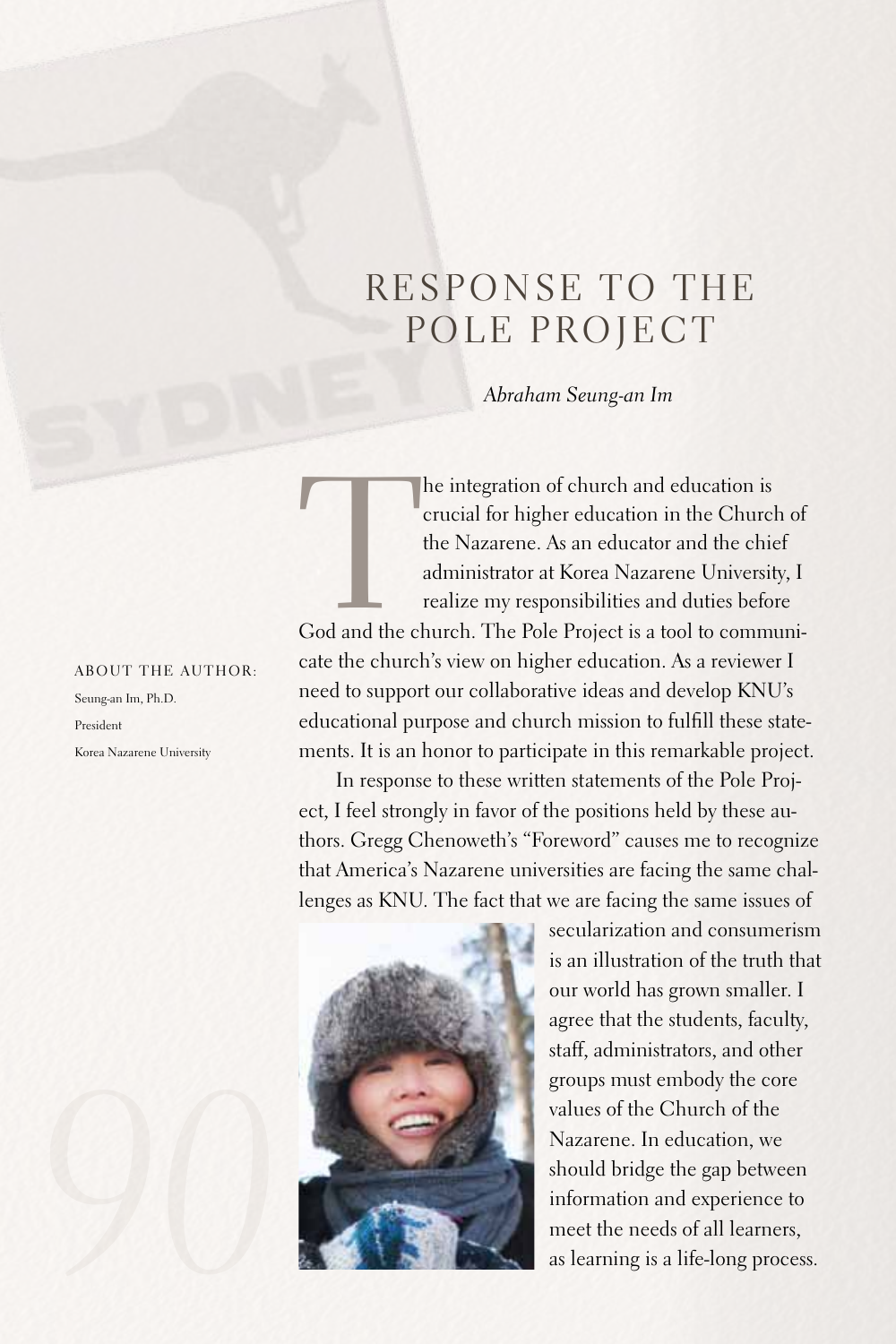

The ultimate missional goal is to empower students to pursue and serve God in completing His mission.

In response to the core values, we must focus on the same difficult task of guiding students toward spiritual maturity, moving from rational consent to transformation of each student's very being. How we clearly reflect holiness will help our students learn to perfectly love God and their neighbors. Educational institutions support local churches by developing disciples to carry out the mission of God to the world.

Emerging from the Pole Project is an urgent call for Nazarene higher education. Historically, Korean Christian schools, including Korea Nazarene University, began with the same goals.At first, the educational goals were similar between higher education and the church. Both of them were pursuing the same goals in the beginning as were the Pilgrims when they founded a new land in North America. However, as time has gone by, economic changes have influenced the church and higher education with secularization and consumerism. For instance, in Korea, including Korea Nazarene University, universities began to emphasize the areas of study that would allow graduates to find better employment. Thus, the curriculum has been changed to meet economic needs. Even within the Christian education curriculum, non-Christian courses are emphasized. The result of the stream of economic changes is that society has changed radically within

*Economic changes have influenced the church and higher education with secularization and consumerism.*